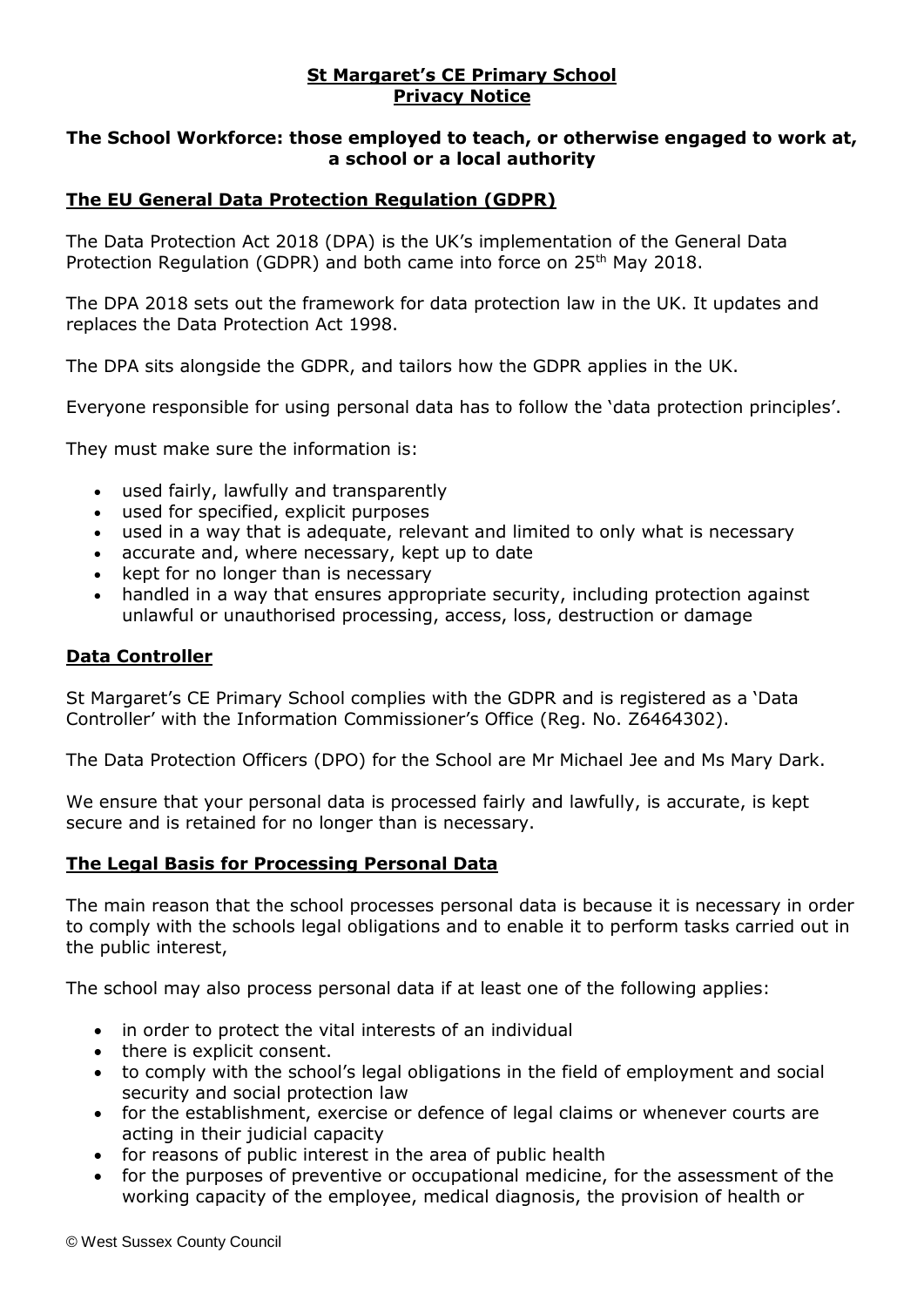social care or treatment or the management of health or social care systems and services, based on law, or pursuant to contract with a health professional

 for reasons of substantial public interest, based on law, which is proportionate in the circumstances and which has provides measures to safeguard the fundamental rights and the interests of the data subject;

### **The categories of school workforce information that we collect, process, hold and share include:**

- personal information (such as name, employee or teacher number, national insurance number)
- special categories of data including characteristics information such as gender, age, ethnic group
- contract information (such as start dates, hours worked, post, roles and salary information)
- work absence information (such as number of absences and reasons)
- performance (such as capability and disciplinary matters)
- qualifications and recruitment information (and, where relevant, subjects taught)
- information relevant to the School Work Force Census and absence information.
- references from previous employers

### **Why we collect and use staff information**

We process personal data relating to those we employ to work at, or otherwise engage to work at our School for:

- employment purposes,
- enable the development of a comprehensive picture of the workforce and how it is deployed
- inform the development of recruitment and retention policies
- to assist in the running of the School
- to enable individuals to be paid.

The collection of this information will benefit both national and local users by:

- improving the management of workforce data across the sector
- enabling development of a comprehensive picture of the workforce and how it is deployed
- informing the development of recruitment and retention policies
- allowing better financial modelling and planning
- enabling ethnicity and disability monitoring; and
- supporting the work of the School Teachers' Review Body
- protecting vulnerable individuals;
- the prevention and detection of crime
- enabling governors to make strategic decisions

Workforce data is essential for school's and local authority's operational use. Whilst the majority of information you provide to us is mandatory, some of it is provided to us on a voluntary basis. In order to comply with data protection legislation, we will inform you whether you are required to provide certain school workforce information to us or if you have a choice in this.

### **Who we share this information with**

We routinely share this information with: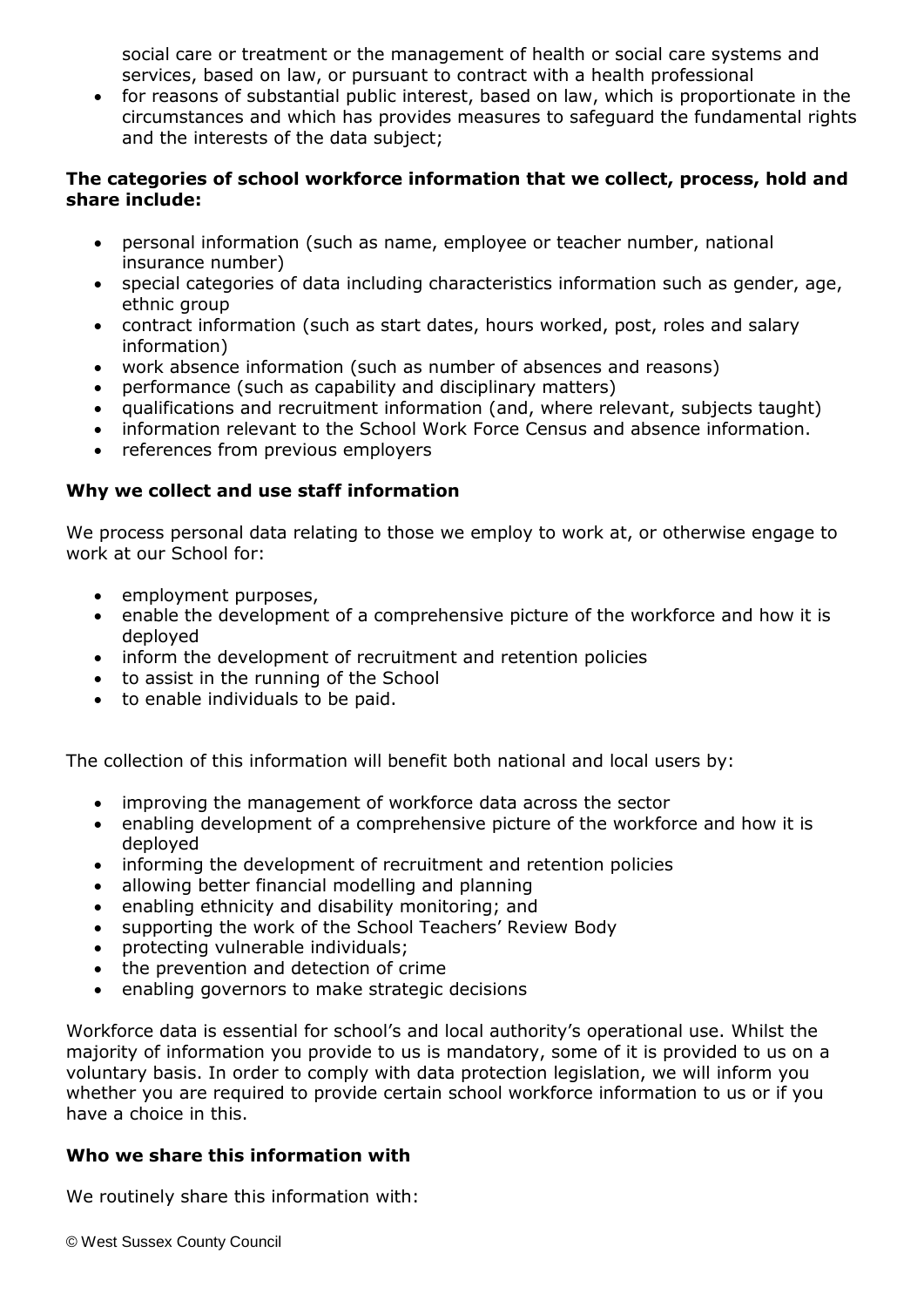- our local authority
- the Department for Education (DfE)

# **Why we share school workforce information**

We do not share information about workforce members with anyone without consent unless the law and our policies allow us to do so.

# **Local authority**

The Department for Education (DfE) collects personal data from educational settings and local authorities via various statutory data collections. We are required to share information about our children and young people with the Department for Education (DfE) for the purpose of those data collections.

We are required to share information about our workforce members with our local authority (LA) under section 5 of the Education (Supply of Information about the School Workforce) (England) Regulations 2007 and amendments.

# **Department for Education (DfE)**

We share personal data with the Department for Education (DfE) on a statutory basis. This data sharing underpins workforce policy monitoring, evaluation, and links to school funding/expenditure and the assessment educational attainment.

We are required to share information about our school employees with our local authority (LA) and the Department for Education (DfE) under section 5 of the Education (Supply of Information about the School Workforce) (England) Regulations 2007 and amendments.

### **Data collection requirements**

The DfE collects and processes personal data relating to those employed by schools (including Multi Academy Trusts) and local authorities that work in state funded schools (including all maintained schools, all academies and free schools and all special schools including Pupil Referral Units and Alternative Provision). All state funded schools are required to make a census submission because it is a statutory return under sections 113 and 114 of the Education Act 2005

To find out more about the data collection requirements placed on us by the Department for Education including the data that we share with them, go to

[https://www.gov.uk/education/data-collection-and-censuses-for-schools.](https://www.gov.uk/education/data-collection-and-censuses-for-schools)

The department may share information about school employees with third parties who promote the education or well-being of children or the effective deployment of school staff in England by:

- conducting research or analysis
- producing statistics
- providing information, advice or guidance

The department has robust processes in place to ensure that the confidentiality of personal data is maintained and there are stringent controls in place regarding access to it and its use. Decisions on whether DfE releases personal data to third parties are subject to a strict approval process and based on a detailed assessment of: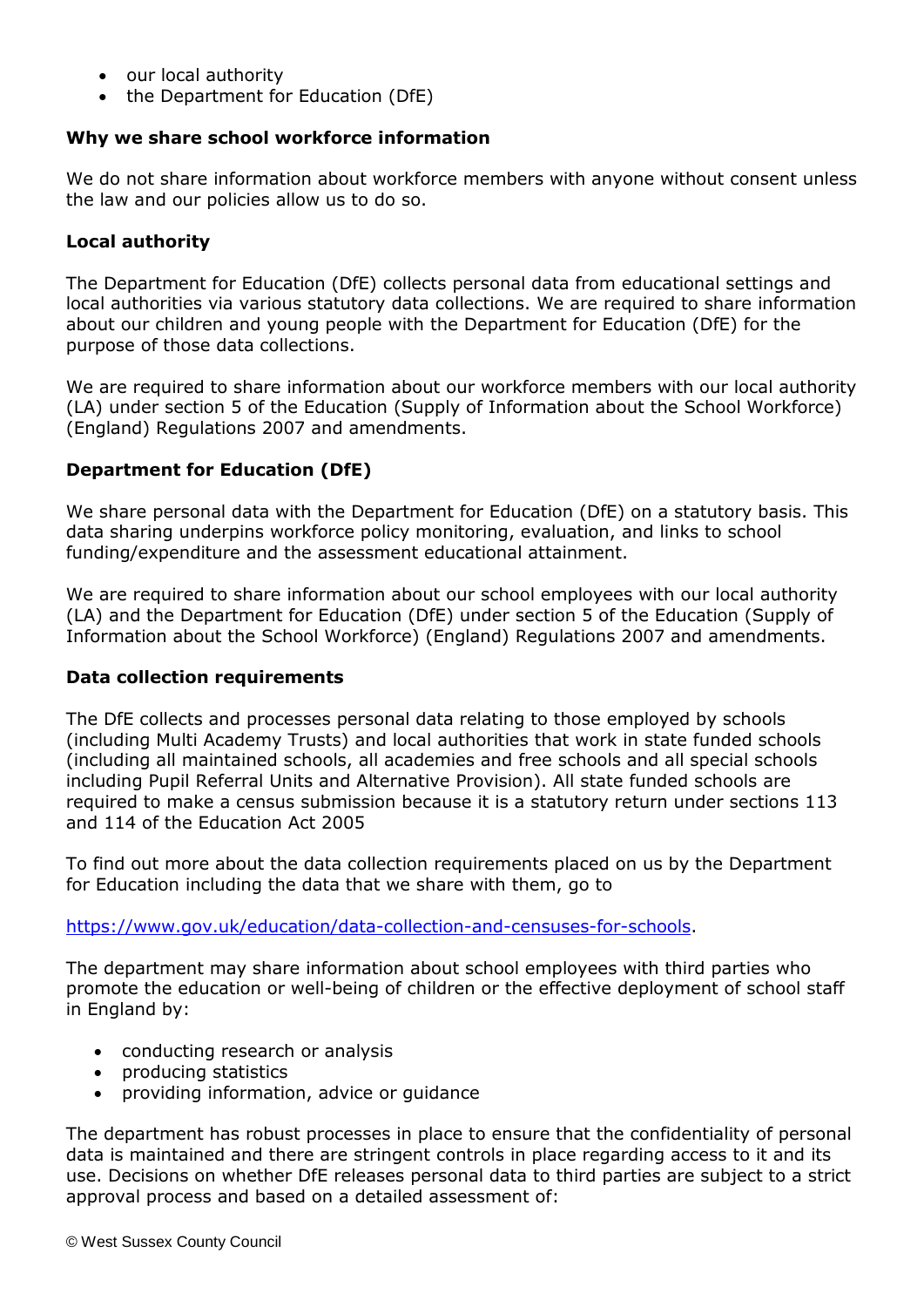- who is requesting the data
- the purpose for which it is required
- the level and sensitivity of data requested; and
- the arrangements in place to securely store and handle the data

To be granted access to school workforce information, organisations must comply with its strict terms and conditions covering the confidentiality and handling of the data, security arrangements and retention and use of the data.

For more information about the department's data sharing process, please visit: <https://www.gov.uk/data-protection-how-we-collect-and-share-research-data>

To contact the department:<https://www.gov.uk/contact-dfe>

#### **Retention Periods**

Personal data will not be retained by the School for longer than necessary in relation to the purposes for which they were collected.

Information will be held in accordance with the Information and Records Management Society Tool Kit for Schools.

<https://irms.site-ym.com/page/SchoolsToolkit>

### **Rights**

You have the right to:

- 1. be informed of data processing (which is covered by this Privacy Notice)
- 2. access information (also known as a Subject Access Request)
- 3. have inaccuracies corrected
- 4. have information erased
- 5. restrict processing
- 6. data portability (this is unlikely to be relevant to schools)
- 7. intervention in respect of automated decision making (automated decision making is rarely operated within schools)
- 8. Withdraw consent (see below)
- 9. Complain to the Information Commissioner's Office (See below)

To exercise any of these rights please contact the DPO

#### **Withdrawal of Consent**

The lawful basis upon which the School process personal data is that it is necessary in order to comply with the Schools legal obligations and to enable it to perform tasks carried